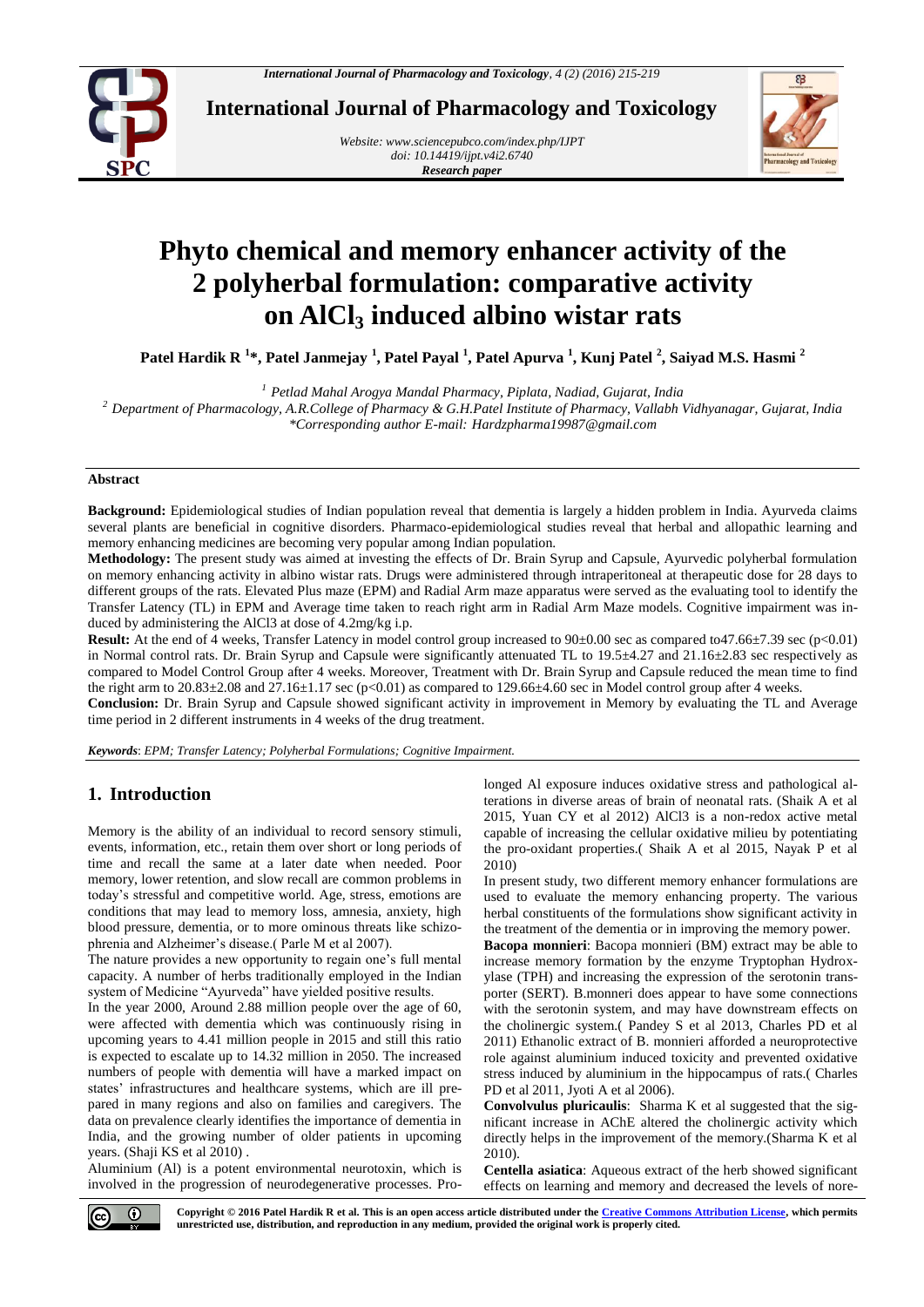pinephrine, dopamine and 5-HT and their metabolites in the brain. (Nalini K et al 1992, Singh S et al 2010) It contains brahmicacid, isobrahmic acid, brahminoside and brahmoside. It has psychotropic, sedative and anticonvulsant properties. It is also useful in dementia, mental disorders and anxiety.

(Singh S et al 2010, Upadhyay SK et al 2002)

**Celastrus paniculatus**: Celastrus paniculatus showed significant improvement in cognitive ability in animals by reducing the level of the Norepinephrine, Dopamine and Serotonin which helps in depression and enhance the memory. (Bhanumathy M et al 2010) **Mukta sukti Bhasma**: Mukta sukti Bhasma has supporting action in the treatment of the dementia. It also helps in enhancing the memory power in children.

# **2. Materials & methods**

## **2.1. Chemicals & drugs**

The toxic substance AlCl3 was obtained from the A.R. college of Pharmacy & G.H. Patel Institute of Pharmacy, Vidhyanagar. The drug products were manufactured at PETLAD MAHAL AROG-YA MANDAL PHARMACY, Nadiad.

## **2.2. Animals**

Albino Wistar rats of either sex weighing around 300-350 gm were used in the present study. Animals were acclimatized to the laboratory conditions for five days. Animals were maintained under standard housing conditions (Temp.24-27°C and humidity 60-65%) with 12:12 hour light dark cycle. The entire project was approved by the IAEC of the institute (No: CPCSEA/IAEC/ARCP/2015-16/06) and experiments were carried out as per guidelines of CPCSEA.

## **2.3. Preparation of the active formulations**

#### **2.3.1. Dr. Brain capsule powder**

Grind the individual ingredients of Dr. Brain capsule to obtain the "Kwatha" in the disintegrator with the help of 4# sieve. Follow the common procedure to obtain the extracts of all ingredients separately.

The individual "Kwathas" were soaked in water in 1:8 ratios and keep it for 8 hours. After 8 hours, Boil the liquid until approximately quarter part of water remain. This decocted matter was filtered with the help of sparkler filter. This filtered liquid was concentrated with constant heat in S.S. jacketed vessel to prepare thick paste. Once the paste was formed, Prepare the small lumps of it and dry in tray dryer at <60° C. Pass these dries lumps through 8 mm multimill and sieve through 16# screen to make fine powder. Finally, mix these fine powder of all the ingredients vigorously as per the label claim and prepare the final powder mixture.

## **2.3.2. Dr. Brain syrup**

All the plant materials were carefully segregated, washed and dried in shade. Other side prepare the Sugar Syrup in S.S. vessel and add sufficient amount of 'Nimbus Satva" and use stirrer for proper mixing. All the active ingredients, previously mixed and crushed in mass mixer and passed through sifter 100# sieve were mixed with Sugar syrup and stirred it continuously, filtered the liquid with help of sparkler filter machine.

#### **2.4. Induction of cognitive impairment**

Cognitive impairment was induced in Albino wistar rats using AlCl3 [4.2 mg/kg i.p.]. AlCl3 was dissolved in distilled water and injected to rats through intra-peritoneal route at a dose of 4.2 mg/kg body weight.AlCl3 was given for 28 days and neurological damage was confirmed by measuring various cognitive activities weekly up to 28 days.(Murthy KS et al 2011).

| <b>Table 1:</b> Constituents of 2 Polyherbal Formulation for Memory Enhancer |  |
|------------------------------------------------------------------------------|--|
|                                                                              |  |

| <b>Formulation Name</b> | <b>Constituents</b>          | <b>Ouantity</b> |
|-------------------------|------------------------------|-----------------|
|                         | Ext. Bacopa monnieri         | 150mg           |
|                         | Ext. Convolvulus pluricaulis | 150mg           |
|                         | Ext. Centella asiatica       | 100mg           |
| Dr. Brain Capsule       | Ext. Celastrus paniculatus   | 75mg            |
|                         | Mukta shukti Bhasma          | 25mg            |
|                         |                              |                 |
|                         | Ext. Bacopa monnieri         | 250mg           |
| Dr. Brain Syrup         | Ext. Convolvulus pluricaulis | 150mg           |
|                         | Ext. Centella asiatica       | 100mg           |

## **2.5. Evaluation of the cognitive impairment**

#### **2.5.1. Elevated plus maze apparatus [EPM]**

EPM was use to evaluate the retention of memory and Learning in rats. The plus-maze consists of the two opposite open arms  $(50\times10)$ cm), crossed with two enclosed arms of the same dimensions with 40 cm high walls. The arms are connected with a central square  $(10\times10$  cm) to give the apparatus a plus sign appearance. The maze was kept in a dimly lit room elevated 50cm above floor level. On 1st day, rats were placed on the end of one of the open arms, facing away from the centre, and the time taken by the animals to enter one of the closed arms Transfer Latency (TL) was recorded with the help of stop watch. On 2nd day, the same. procedure was repeated and Transfer Latency was recorded. Similarly, at weekly interval up to period of 21daysTL was recorded. (Kulkarni SK 2012).

#### **2.5.2. Radial arm maze apparatus**

The radial arm plus maze was used to evaluate the working memory in animals. Each arm  $(50 \times 12 \text{ cm})$  of the eight arm radial maze extends from an octagonal shaped central hub of 30cm diameter. The platform was elevated 40cm above the floor. Small black plastic cups (3 cm in diameter and 1 cm deep) mounted at the end of each arm as receptors for food. At the beginning of the trial, food pallets were placed in right arm and animal was placed at the centre and allowed to find right arm. Average time taken by rats of each group to reach the right arm was recorded. (Kulkarni

# SK 2012)**Error! Bookmark not defined.**

#### **2.6. Statistical analysis**

All values are expressed as Mean±SEM. All data were analysed statistically by performing one-way ANOVA followed by Dunnet's Test using Graphpad Instant 3.0 software. p<0.05 was considered as statistically significant.

## **2.7. Experimental design**

All the animals were divided in to four different groups.

- **Group 1**: Normal Control: All the animals were treated with 0.9% NaCl p.o.
- **Group 2**: Model Control: All the Animals were treated with AlCl3 4.2 mg/kg i.p.
- **Group 3**: Dr. Brain Syrup: Animals were treated with 176 mg/kg p.o. in addition with AlCl3 (4.2 mg/kg i.p.)
- **Group 4**: Dr. Brain Capsule: Animals were treated with 132 mg/kg p.o. in addition with AlCl3 (4.2 mg/kg i.p.)

## **3. Result**

The organoleptic Properties and Quality test for finished products have been examined before conducting the efficacy preclinical trial. The Results of the Phyto chemical evaluation is shown in Table II and Table III.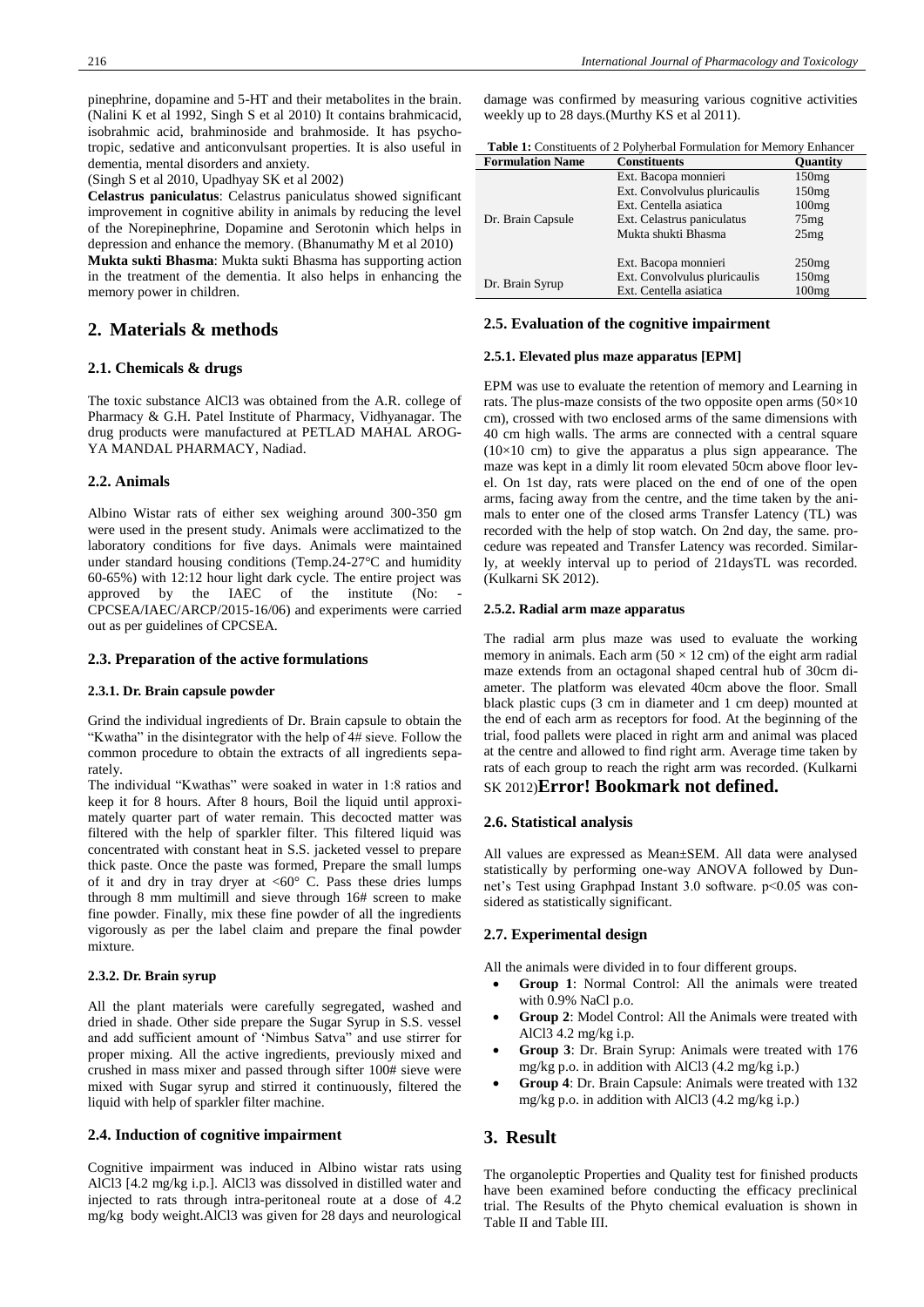The non-toxic nature of both formulations reveals no lethality or toxic reactions on the treated animals at any doses till the end of the study period.

The average body weights of the different groups have been increased gradually due to proper intake of the food and Water for entire study period.

| No.<br><b>Product Name</b><br><b>Taste</b><br>Colour<br>Odour<br>Sweetish Bitter<br>Dark Brown colour Liquid<br>Aromatic | <b>Table 2:</b> Organoleptic Properties |                |  |  |  |  |
|--------------------------------------------------------------------------------------------------------------------------|-----------------------------------------|----------------|--|--|--|--|
|                                                                                                                          |                                         |                |  |  |  |  |
|                                                                                                                          |                                         | Dr.Brain Syrup |  |  |  |  |
| Faint<br>Light Brown Colour Powder<br>Slightly Bitter<br>Dr.Brain Capsule                                                |                                         |                |  |  |  |  |

| Table 3: Quality Test for the Finished Product and Plant Extract. |                                   |                              |                |  |  |
|-------------------------------------------------------------------|-----------------------------------|------------------------------|----------------|--|--|
| <b>Product Name</b>                                               | <b>Quality Test</b>               | <b>Specification</b>         | <b>Result</b>  |  |  |
|                                                                   | Specific Gravity                  | $1.000 - 1.4000$ g/ml        | $1.2414$ gm/ml |  |  |
|                                                                   | pH                                | $4.0 - 8.0$                  | 4.52           |  |  |
| Dr. Brain                                                         | Gross amount of Dry Extract       | 55-65% from specified amount | 58.10%         |  |  |
| Syrup                                                             | Assay of Bitter                   | NLT $0.1\%$ w/w              | 0.15%          |  |  |
|                                                                   | Assay of Saponin                  | NLT $1.0\%$ w/w              | 1.50%          |  |  |
|                                                                   | Identification by TLC             | As per Specification         | Complies       |  |  |
| Dr.Brain Capsule                                                  | Average weight of Capsule Content | $500.0$ mg                   | 507.41mg       |  |  |
|                                                                   | Disintegration Time               | NMT 15 min                   | $10.20$ min    |  |  |
|                                                                   | LOD at $110^{\circ}$ C            | NMT 7% $w/w$                 | 4.15%          |  |  |
|                                                                   | Ash Content                       | NMT $18\%$ w/w               | 12.65%         |  |  |
|                                                                   | Acid Insoluble Ash                | NMT $3\%$ w/w                | 1.90%          |  |  |
|                                                                   | Alcohol Soluble Extract           | NLT $5\%$ w/w                | 6.54%          |  |  |
|                                                                   | Water Soluble Extract             | NLT 40% $w/w$                | 65.20%         |  |  |
|                                                                   | Identification by TLC             | As per Specification         | Complies       |  |  |
|                                                                   | Assay of Saponin                  | NLT $5.00\%$ w/w             | 6.30%          |  |  |
|                                                                   | Assay of Calcium                  | NLT $1.00\%$ w/w             | 1.25%          |  |  |

#### **Table 4:** Effect of Dr. Brain Syrup & Capsule on Transfer Latency (TL) of Rats using Elevated plus Maze

|                            |                               | <b>Transfer Latency Time (Sec)</b> |                    |                    |                    |  |
|----------------------------|-------------------------------|------------------------------------|--------------------|--------------------|--------------------|--|
| <b>Treatment Group</b>     | <b>Basal Value</b><br>(Day 0) | At end of 1st week                 | At end of 2nd week | At end of 3rd week | At end of 4th week |  |
| Normal Control             |                               |                                    |                    |                    |                    |  |
| Saline                     | $23.00 \pm 8.63$              | $43.83 \pm 8.97$                   | $39.16 \pm 8.98$   | $47.5 \pm 6.33$    | $47.66 \pm 7.39$   |  |
| (0.9 % NaCl p.o.)          |                               |                                    |                    |                    |                    |  |
| Model Control              |                               |                                    |                    |                    | ##                 |  |
| AlC <sub>13</sub>          | $41.60 + 5.78$                | $76.50 \pm 13.55$                  | $90.00+0.00$       | $90.00+0.00$       | $90.00 \pm 0.00$   |  |
| $(4.2 \text{ mg/kg i.p.})$ |                               |                                    |                    |                    |                    |  |
| Dr.Brain Syrup             | $26.00+3.81$                  | $16.16 + 2.20$                     | $17.50 \pm 3.57$   | $18.16 \pm 1.92$   | **                 |  |
| $(176 \text{ mg/kg p.o.})$ |                               |                                    |                    |                    | $19.50 \pm 4.27$   |  |
| Dr. Brain Capsule          | $28.80 \pm 16.36$             | $20.66 \pm 2.39$                   | $23.33 \pm 1.9$    | $17.00 \pm 1.97$   | **                 |  |
| $(132 \text{ mg/kg p.o.})$ |                               |                                    |                    |                    | $21.16 \pm 2.83$   |  |
|                            |                               |                                    |                    |                    |                    |  |

Data are Expressed as Mean±SEM (n=6),

## p<0.01, When Compared to Normal Control Rats;

\*\*p<0.01, When compared to Model Control rats, using one way- ANOVA followed by Dunnet's Test

| <b>Table 5:</b> Effect of Dr. Brain Syrup & Capsule on Time Taken by Rats to Find Right Arm Using Radial Arm Maze Apparatus |                               |                                   |                       |                    |                        |  |
|-----------------------------------------------------------------------------------------------------------------------------|-------------------------------|-----------------------------------|-----------------------|--------------------|------------------------|--|
|                                                                                                                             |                               | <b>Average Time Periods (Sec)</b> |                       |                    |                        |  |
| <b>Treatment Group</b>                                                                                                      | <b>Basal Value</b><br>(Day 0) | At end of 1st week                | At end of 2nd<br>week | At end of 3rd week | At end of 4th week     |  |
| Normal Control Saline<br>(0.9 % NaCl p.o.)                                                                                  | $70.5 + 17.74$                | $55.83 \pm 11.06$                 | $61.00 \pm 9.02$      | $60.00 \pm 8.34$   | $64.50 \pm 7.89$       |  |
| Model Control AlCl3<br>$(4.2mg/kg$ i.p.)                                                                                    | $61.00 \pm 10.62$             | $75.66 + 8.12$                    | $97.50 + 4.78$        | $115.66 + 14.12$   | ##<br>$129.66\pm4.60$  |  |
| Dr. Brain Syrup<br>(176mg/kg p.o.)                                                                                          | $66.33 + 24.57$               | $23.66 + 2.31$                    | $19.50 + 2.65$        | $19.5 + 2.18$      | **<br>$20.83 \pm 2.08$ |  |
| Dr. Brain Capsule treated<br>(132mg/kg p.o.)                                                                                | $74.50 \pm 5.99$              | $45.83 \pm 3.01$                  | $38.5 \pm 1.48$       | $33.0 \pm 2.07$    | **<br>$27.16 \pm 1.17$ |  |

Data are Expressed as Mean±SEM (n=6),

## p<0.01, When Compared to Normal Control Rats;

\*\*p<0.01, When compared to Model Control rats, using one way- ANOVA followed by Dunnet's Test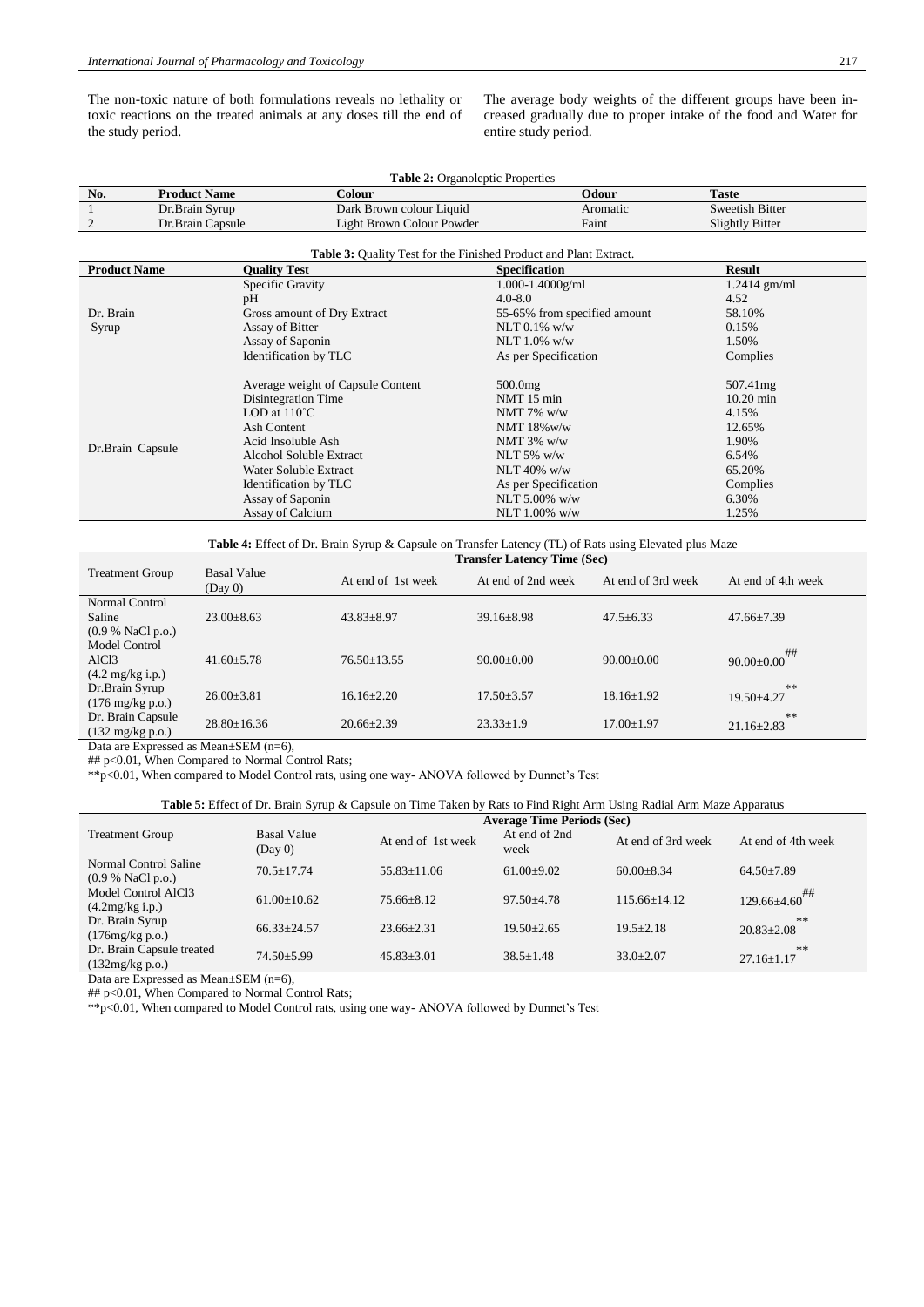

**Fig. 1:** Average Time Period Taken by Radial Arm Maze for 2 Formulations.



**Fig. 2:** Transfer Latency Evaluated by EPM for 2 Formulations.

Here, it is clearly indicating that, both the Polyherbal formulations shows significant reduction at the end of the treatment period (Week 4). In case of the Radial arm maze, Dr. Brain Capsule and Syrup showed gradually decrement in the Transfer Latency from 28.8 and 26 at Day 0 to 21.16 and 19.5 at week 4 respectively. Moreover, it is also noted that Dr. Brain Capsule and Syrup are also reduced the average time period in Radial arm maze apparatus. Hence, it is clearly shown that both the formulations are significantly enhancing the memory in to the animals at period of time.

# **4. Discussion**

Dementia is generally defined as the "Loss of intellectual abilities, in dementia, memory capacity to solve problems of day-to-day living, performance of learned motor, social skills and control of emotions are primarily affected. Alzheimer's disease is a progressive and fatal neurodegenerative disorder manifested b cognitive and memory deterioration, Progressive impairment of routine

activity of living, and a variety of neuropsychiatric symptoms and behavioural disturbances. (Ladde S et al 2011).

The clinical features of Alzheimer's disease are an amnesic type of memory impairment, deterioration of Language and visuospatial deficits. Despite the severity and high prevalence of this disease, Allopathic system of medicine is yet to provide some satisfactory medications. (Wood AAJ 2004, Parle M et al 2007) Therefore, we were motivated to explore the new approach in Indian traditional system to manage this disorder through Ayurveda. In the present study, we have focused upon exploring the potential of an Ayurvedic poly herbal formulations "Dr. Brain Syrup" and "Dr. Brain Capsule" in reversing the memory deficits.

In the present study by using Elevated Plus Maze and Radial Arm Maze, the effect of AlCl3, Dr. Brain Syrup and Capsule exposure on Transfer Latency and the Average time spent were investigated. In present study, AlCl3 significantly (p<0.01) impaired learning and memory by increase in the Transfer Latency time in rats of Model Control group on Elevated Plus Maze up to 90.00±0.00 at the end of the 4th week, which was found only 47.66±7.39 in